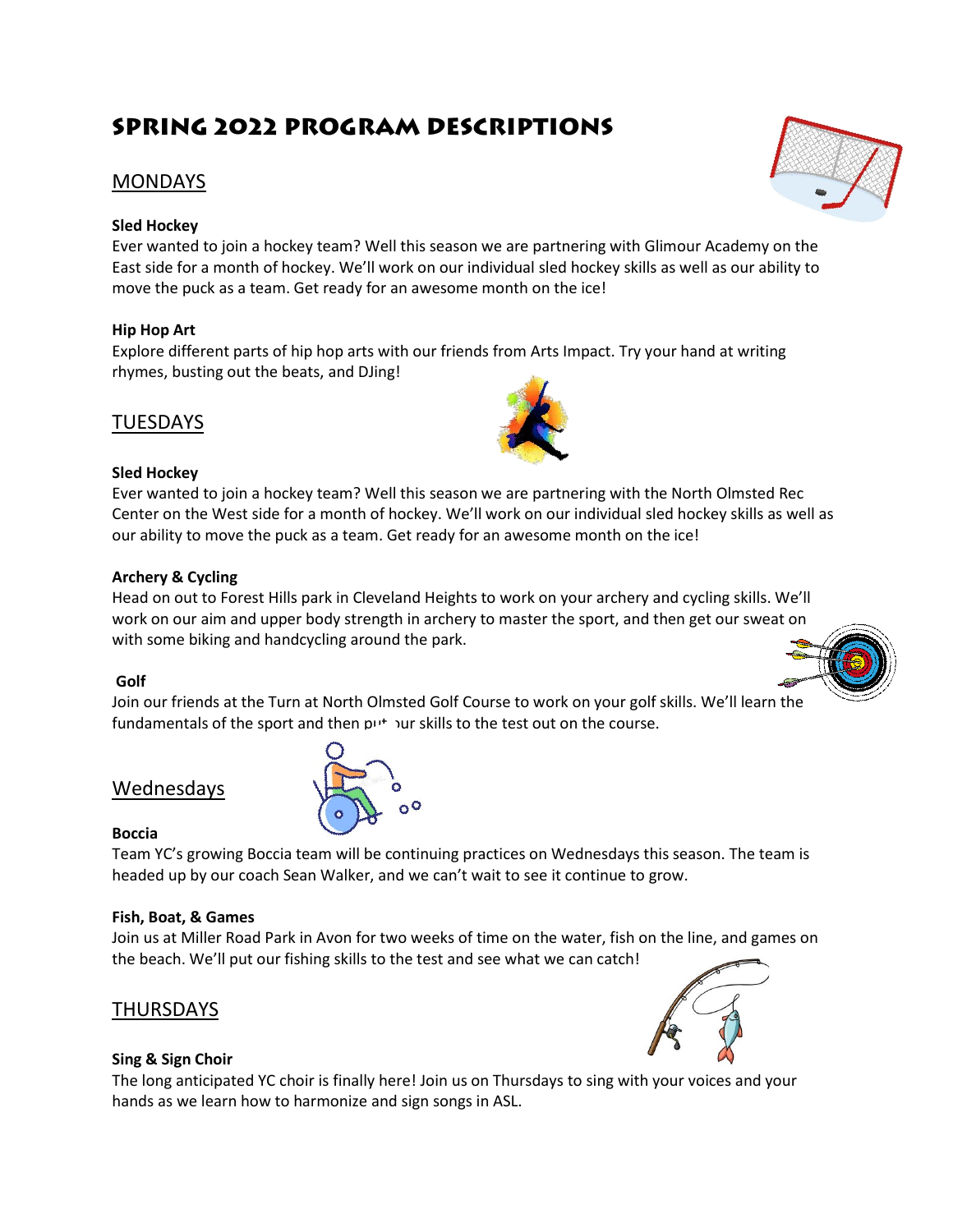

# **Court Sports**

If you've been itching for some more classic sports, this program is the program for you. We'll focus on mastering different court sports from floor hockey to volleyball to pickle ball. Get ready for some fun and competitive court sports!

## **Kickball**

Get ready for the most fun kickball league in Cleveland! We'll get together at Clague Park for two weeks of kickball with your YC friends.

# Fridays

## **Rock Climbing**

Get ready for the return of YC Rock Climbing! This season we're partnering with Shaker Rocks on the East Side and On the Rocks Climbing on the West Side to get you all climbing. We'll have three weeks to build our climbing skills and have a blast on the wall.

#### **Wheelchair Basketball**

Join us for another season of wheelchair basketball. We'll work on our skills and ability to move the ball as a team. This will be an intense few weeks of basketball, so come out ready to break a sweat.

# Special Events

#### **Outdoor Adventure Sports Try-It Event**

Get ready to celebrate YC's partnership with MoveUnited as we launch our season of adaptive outdoor adventure! This summer we'll be focusing on adventure sports, so we are super excited for this night of sampling all the summer has in store!

#### **Arts Showcase**

Come check out all of your YC friends' art from the past year. Our artists have been creating amazing work from clay donuts to wheelchair wheel weaving. The YC volunteer committee will also be leading an interactive art activity to get your creative juices flowing.

#### **Wall of Love Service Day**

Join us for a day of giving back to our Cleveland community by creating care packages that will be hung on the Wall of Love for people in need in our neighborhood.

# YELP PROGRAMS

#### **YELP Life Skillz**



Alright YELPers its time to get down to business. This program will help you learn those life skills you've been meaning to try out like laundry, grocery shopping, and vacuuming, but in typical YC fashion there will definitely be a fun spin to it and maybe even some competition!